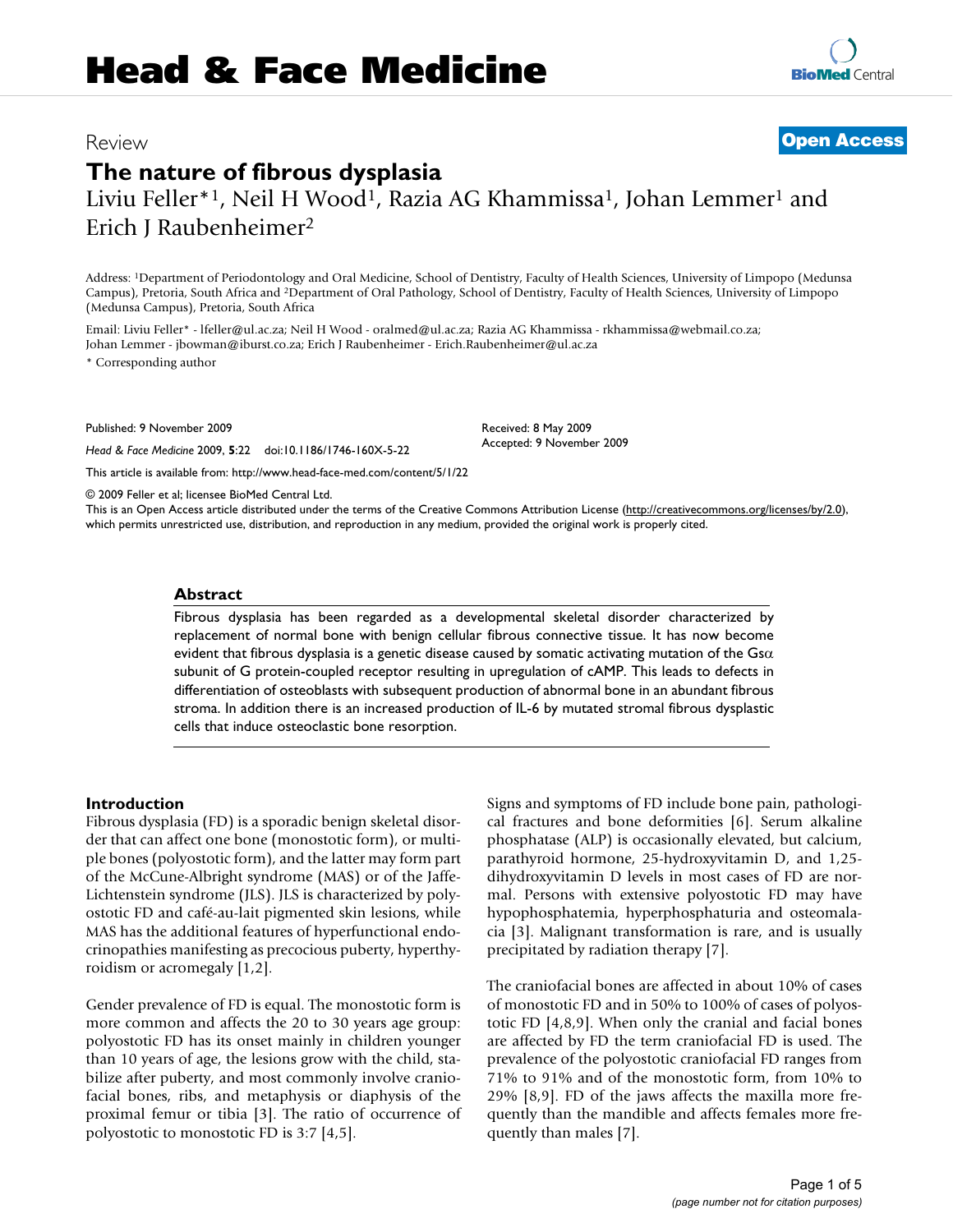Any cranial or facial bone can be affected by FD and the clinical associated features will depend upon the bone or bones affected. Signs and symptoms can include facial pain, headache, cranial asymmetry, facial deformity, tooth displacement, and visual or auditory impairment (figures 1 and 2) [4,8].

## **The aetiology of FD**

FD is a genetic non-inherited condition caused by missense mutation in the gene GNAS1 on chromosome 20, that encodes the alpha subunit of the stimulatory G protein-coupled receptor, Gsα. The activating mutations occur post-zygotically, replacing the arginine residue amino acid with either a cystein or a histidine amino acid. The mutation selectively inhibits GTPase activity, resulting in constitutive stimulation of AMP-protein kinase A intracellular signal transduction pathways [2,6,10-16].

The systemic manifestations of the mutated Gsα proteincoupled receptor complex include autonomous function in bone through parathyroid hormone receptor; in skin through melanocyte-stimulating hormone receptor; in ovaries through the follicle-stimulating hormone receptor; and in the thyroid and the pituitary gland, through the thyroid and growth hormone receptors respectively [3].

FD is a somatic mosaic disorder with a broad spectrum of phenotypic heterogeneity. The extent of the disease is related to the stage at which the post-zygotic mutation in Gsα had occurred, whether during embryonic development or postnatally [13,16].

Polyostotic FD can affect bones derived from mesoderm or neural crest, and is associated with pregastrulation



#### Figure 1

**Craniofacial fibrous dysplasia showing a diffuse swelling of the right maxillary region causing facial asymmetry**.



**Figure 2 Intraoral view of case shown in figure 1**. Note the diffuse expansion of the palate and buccal bony plate of the maxilla.

mutation. The same process associated with multipleorgan manifestations of Gsα mutation is referred to as McCune-Albright syndrome. The mutated pluripotential cell develops into a mutated clone of cells affecting bones in the case of FD, and affecting multiple organs together with bones in the case of McCune-Albright syndrome [6].

Monostotic FD and polyostotic FD without either craniofacial skeletal or extraskeletal organ involvement can develop from a post-gastrulation mutation; but since polyostotic FD nearly always involves craniofacial bones, it is reasonable to assume that the monostotic FD is the only form of FD that can develop post-gastrulation [6].

Severity and extent of Gsα mutation-associated diseases are not related to the stage of embryogenesis when the mutation occurred, but rather are functions of survival of mutated cells within the clone during migration, growth and differentiation, and of the ratio of mutated to normal cells at the affected anatomical site [6,13].

The postnatal manifestation of FD is not a reflection of the stage of development when the mutation occurred but indicates the time that the dynamic equilibrium between mutated and normal osteogenic cells in the mosaic fibrous dysplastic bone favoured the mutated cells. Possible factors influencing the dominance of mutated over normal cells include growth factors and hormones [6], and it is probable that there is a 'critical mass' of mutated cells necessary for the development of FD. The burden of mutated cells in FD frequently declines with age, owing to imponderable suppressive influences shifting the balance of transformed to normal cells towards predominance of normal cells, resulting in arrest of FD [6].

The cellular portion of the abnormal bone in FD is composed of a mosaic of mutated and non-mutated osteo-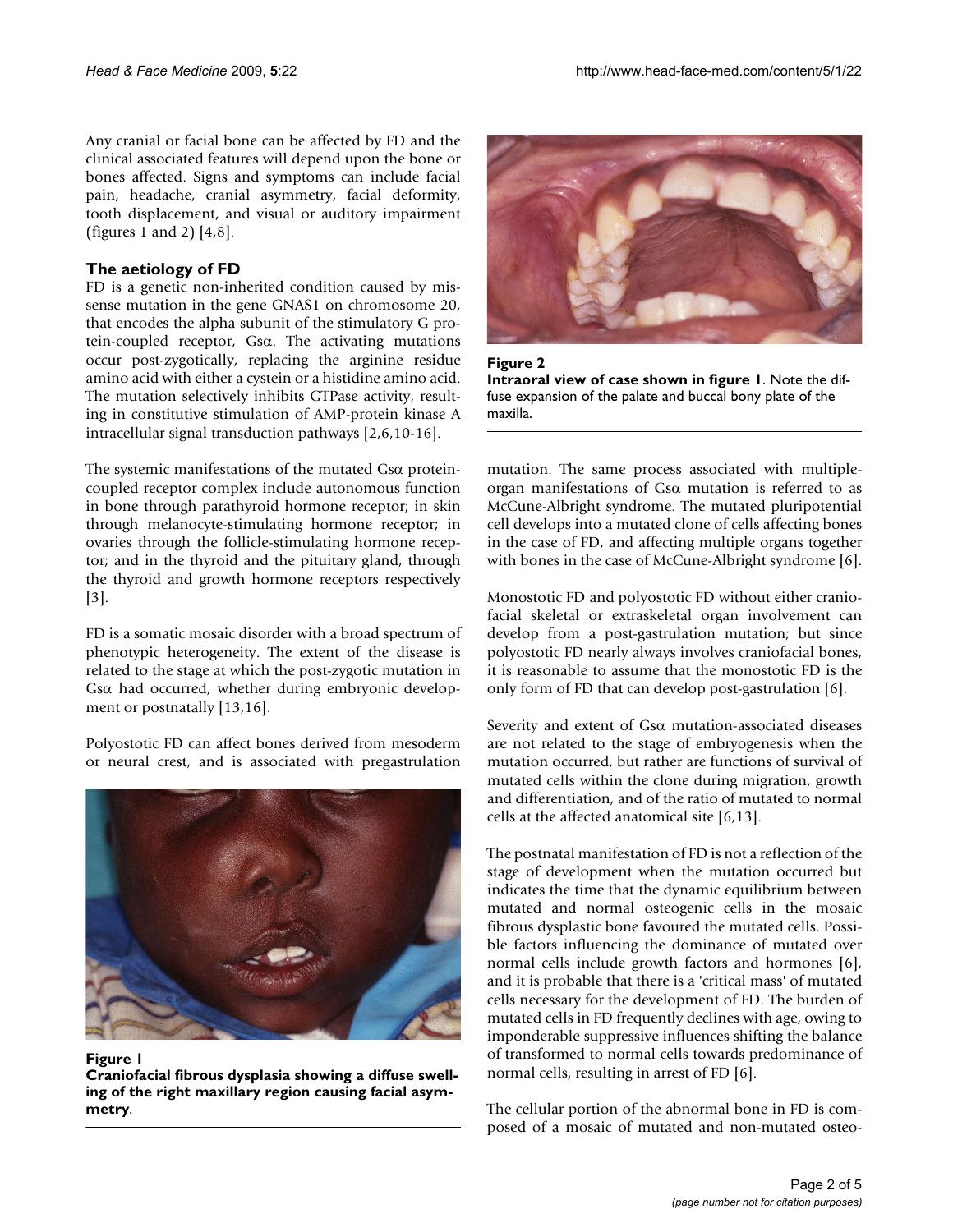genic cells [16]. In fibrous dysplastic bone, the increased expression of cAMP by the mutated lesional cells is associated with abnormal osteoblast differentiation and formation of defective bone [17]. Fibrous dysplastic lesions have characteristic changes in bone matrix organization, in expression of certain non-collagenous proteins of the extracellular matrix, and in mineralization; and the mutated cells within the lesion are morphologically altered [15].

## **The skeletal lesions of FD**

Focal lesions of FD are somatic mosaics, and the severity and extent of the bony lesions are a function of the ratio between the mutated cells and the normal osteoblasts; and of the severity of cytogenic alterations and the subsequent functional impairment of the mutated cells [3,10].

The cellular component of the bony lesions of FD comprises mesenchymal cells of osteogenic lineage. There is a variable ratio between normal osteoblasts and mutated fibroblast-like cells. The mutated cells are poorly differentiated, functionally impaired osteoblasts with an increased proliferation rate [17], and are capable of producing extracellular matrix and woven bone. However the woven bone is abnormal in organization and in composition.

The bone matrix in fibrous dysplastic lesions is deficient in osteopontin and in bone sialoprotein (BSP), compared to normal bone. BSP is a marker of osteoblastic cell differentiation and its expression is required for mineralization [2,17]. Indeed, fibrous dysplastic bone lesions demonstrate a deficit in mineralization that can be defined as localized osteomalacia. The unmineralized woven bone in long bones at sites where FD develops never matures into lamellar bone; and the local 'normal' mineralized bone adjacent to the lesion shows a relatively low mineral concentration. However, in persons with FD, the bones that are not affected by FD do not have osteomalacic changes [14,15]. In contrast to FD of long bones, in craniofacial FD the immature woven bone may undergo lamellation. These differences between the mineralization of FD of long bones and of craniofacial membranous bones, may be owing to the fact that these two embryologically distinct types of bone are under different inductive influences during development.

In addition to the osteomalacic changes, fibrous dysplastic bone shows increased osteoclastic activity, and markers of bone resorption may be elevated in some affected persons [15]. The mutated stromal cells of FD express high levels of IL-6 owing to the inherited cellular excess of cAMP. The increased levels of IL-6 stimulate osteoclastogenesis that contributes to the bone resorption at the site of FD [10]. Thus the fibrous dysplastic bone is characterized by increased bone resorption and poor mineralization.

FD and bone lesions caused by hyperparathyroidism are similar in nature, and are generated by the intracellular downstream effect of the activation of the parathyroid hormone (PTH) G protein-coupled receptor of osteogenic cells. While in hyperparathyroidism PTH receptor is over stimulated by excess PTH, in FD the same receptor is inherently active owing to the mutation in the  $\alpha$  subunit of the G protein [12]. The end result in both FD- and in hyperparathyroidism-associated bony lesions is an increase in osteoclastogenesis resulting in bone resorption. However, while hyperparathyroidism-induced bony lesions are characterized by tunnelling bone resorption [15], there is evidence that fibrous dysplastic lesional cells are more sensitive and responsive to PTH stimulation than normal osteoblasts, but tunnelling resorption is not evident in persons with FD that do not have parathyroidism [15].

## **Radiological features and microscopic features of FD**

The radiological features of FD are diverse and are dependent upon the proportion of mineralized bone to fibrous tissue in the lesion [17]. Early FD of craniofacial bones is radiolucent with either ill defined or well defined borders, and may be unilocular or multilocular. As the lesions mature, the bony defects acquire a mixed radiolucent/radiopaque appearance, and established FD exhibits mottled radiopaque patterns often described as resembling ground glass, orange peel or fingerprints, with ill defined borders blending into the normal adjacent bone (figure 3) [1,9,18].



Figure 3 **Cropped panoramic radiograph of fibrous dysplasia of the left mandible**. Note the diffuse mottled-glass appearance and tooth displacement.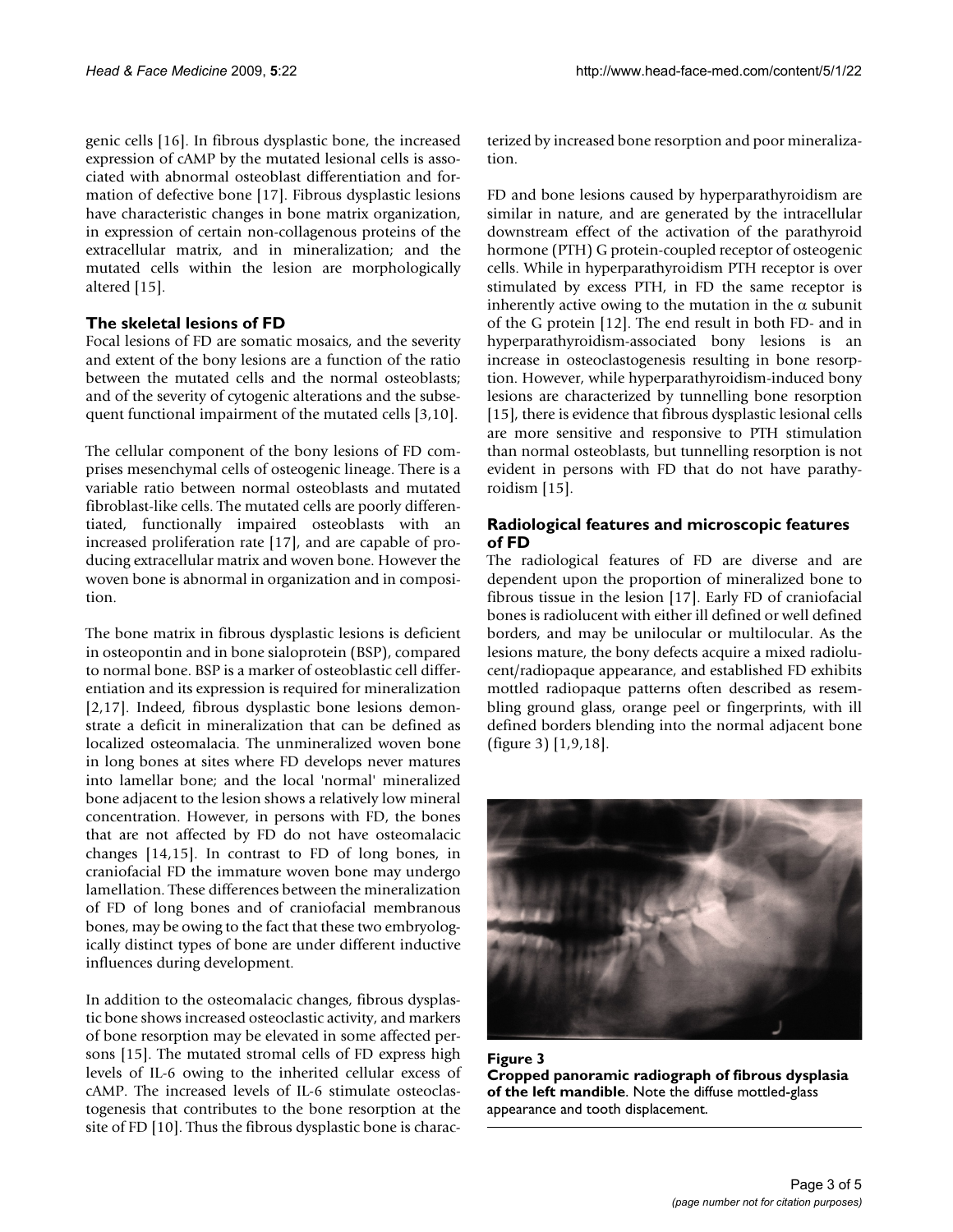Microscopically, FD comprises irregular trabeculae of woven bone, blending into the surrounding normal bone (figure 4) and lying within a cellular fibrous stroma with osteoblast progenitor cells resembling fibroblasts (figure 5) [19]. These trabeculae of woven bone have been fancifully said to resemble Chinese script writing [1].

Early craniofacial FD is characterized by minimally mineralized deposits of woven bone with a continuum progressive lamellation of the woven bone trabeculae as FD becomes more mature (figure 6). This is in contrast to FD lesions in long bones where mature lamellar bone is not found [15].

## **Treatment of FD**

There is no cure for FD, and the existing guidelines for treatment are not universally accepted. Spontaneous resolution of FD does not occur [17]. Fibrous dysplastic lesions that are not symptomatic, that do not progress and that do not cause deformities or functional impairment should simply be monitored [8]. Surgical intervention is required when important structures are in danger of compression [9]. However, after surgical reduction of fibrous dysplastic lesions, particularly in younger subjects and when the lesions are more immature, is high (50%) [8,9], so a conservative surgical approach will often require more than one intervention to control the clinical signs and symptoms [8]. As an alternative treatment, when surgery is not indicated, relief of bone pain and reduction of osteoclastic activity with partial filling of osteolytic lesions can be achieved with intravenous bisphosphonate therapy [3,17,20].





**Fibroblast-like osteoblast progenitor cells forming a woven bone deposit in a fibrous matrix**. Note the absence of osteoblastic rimming around the woven bone (H&E stain, ×250).

## **Conclusion**

Fibrous dysplastic lesional cells are committed osteogenic precursor cells with impaired capacity to differentiate into normal functioning osteoblasts. The defects in osteoblast differentiation are associated with Gsα mutation of both neural crest and mesoderm-derived osteogenic cells and may thus affect any part of the osteogenic compartment.



Figure 4

**Poorly demarcated line of fusion between FD bone (left of arrow) and residual bone (right of arrow) (H&E stain, ×100)**.



Figure 6 **Polarized light photomicrograph of craniofacial FD showing lamellation of Chinese character-like trabeculae (H&E stain, polarized light, ×150)**.